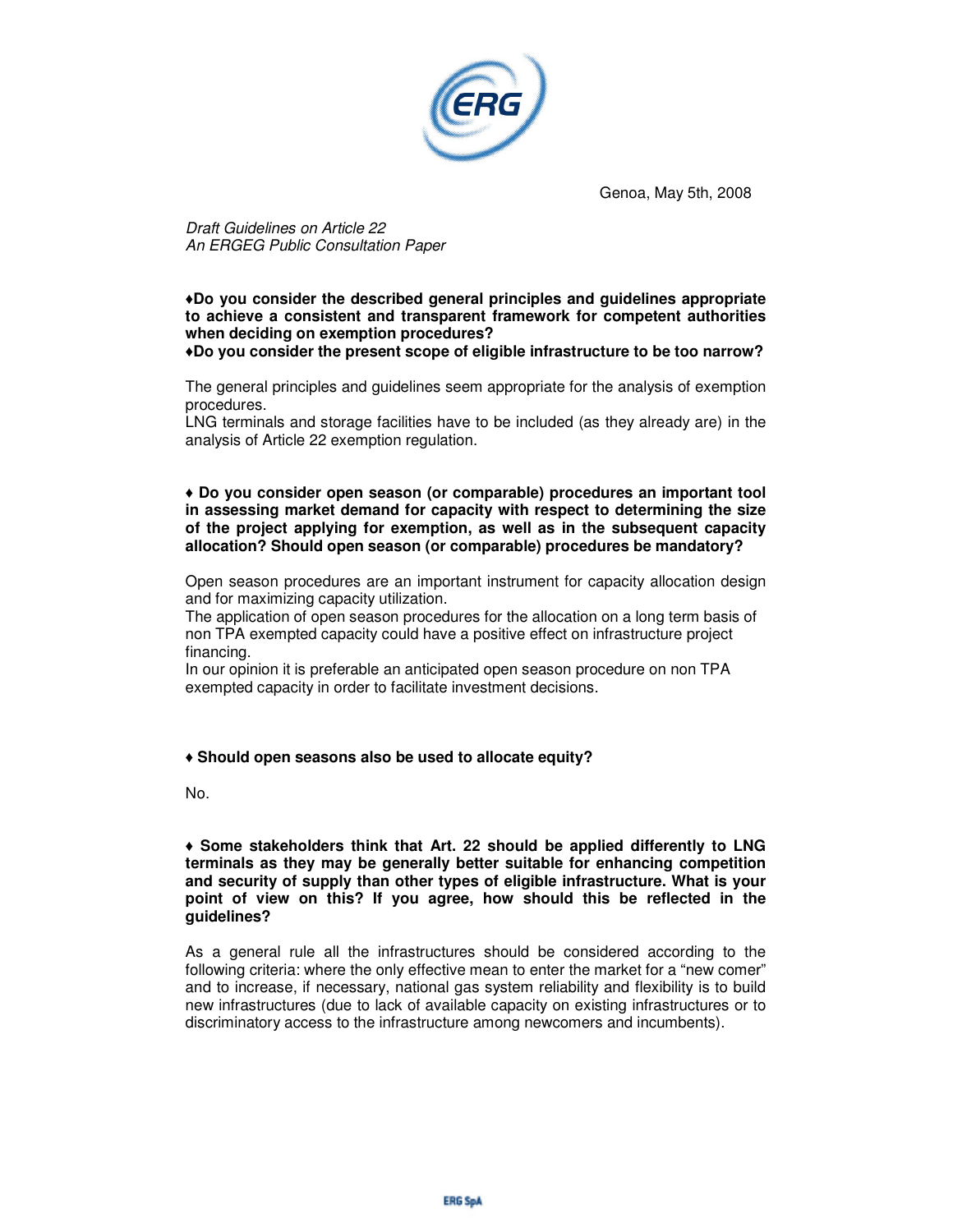

## ♦ **Are the described criteria for assessing the effects of an investment in infrastructure on enhancement of competition in gas supply appropriate?**

The key point refers to the promotion, to the maximum extent, of long term capacity reservation by new operators in the gas market.

### ♦ **Are the described criteria for assessing the effects of an investment in infrastructure on enhancement of security of supply appropriate?**

Exemptions may lead to supply diversification, particularly in the case of promoters with gas supply from new geographical areas. In particular LNG terminals and storage facilities promoted by newcomers (in the reference -i.e. national- market) can provide respectively access to (new) alternative sources of upstream gas supplies and new sources of flexibility.

### ♦ **Are the described criteria for the risk assessment appropriate?**

♦ **Are the described criteria for assessing whether the exemption is not detrimental to competition or the effective functioning of the internal gas market or the efficient functioning of the regulated system to which the infrastructure is connected, appropriate?** 

A higher level of detail regarding the information to be provided (ex. Which sensitive data should be provided? Which level of detail?) by the applicant and the evaluation criteria could be useful to optimise the process both for Promoters and for National Regulatory Authorities. This could also lead to a more harmonized approach across EU.

### ♦ **To what extent should consultations with neighbouring authorities be done?**

It should be done on a case by case basis: for national markets which are not fully opened to competition and where incumbents still have a leading role, this does not seem to be a priority. On the contrary, for macro-regional markets a consultation with neighbouring countries authorities could be suggested. Anyhow evaluation criteria (referring to each Member State gas market situation) should be harmonized through the EU Member States.

♦ **Parts 3.3.1.1 and 3.3.1.2 of the proposed guidelines deal respectively with partial and full exemptions. Do you consider the described decisions (partial/full exemption) appropriate in safeguarding the goal of Directive 2003/55/EC in making all existing infrastructure available on a nondiscriminatory basis to all market participants and safeguarding the principle of proportionality?**